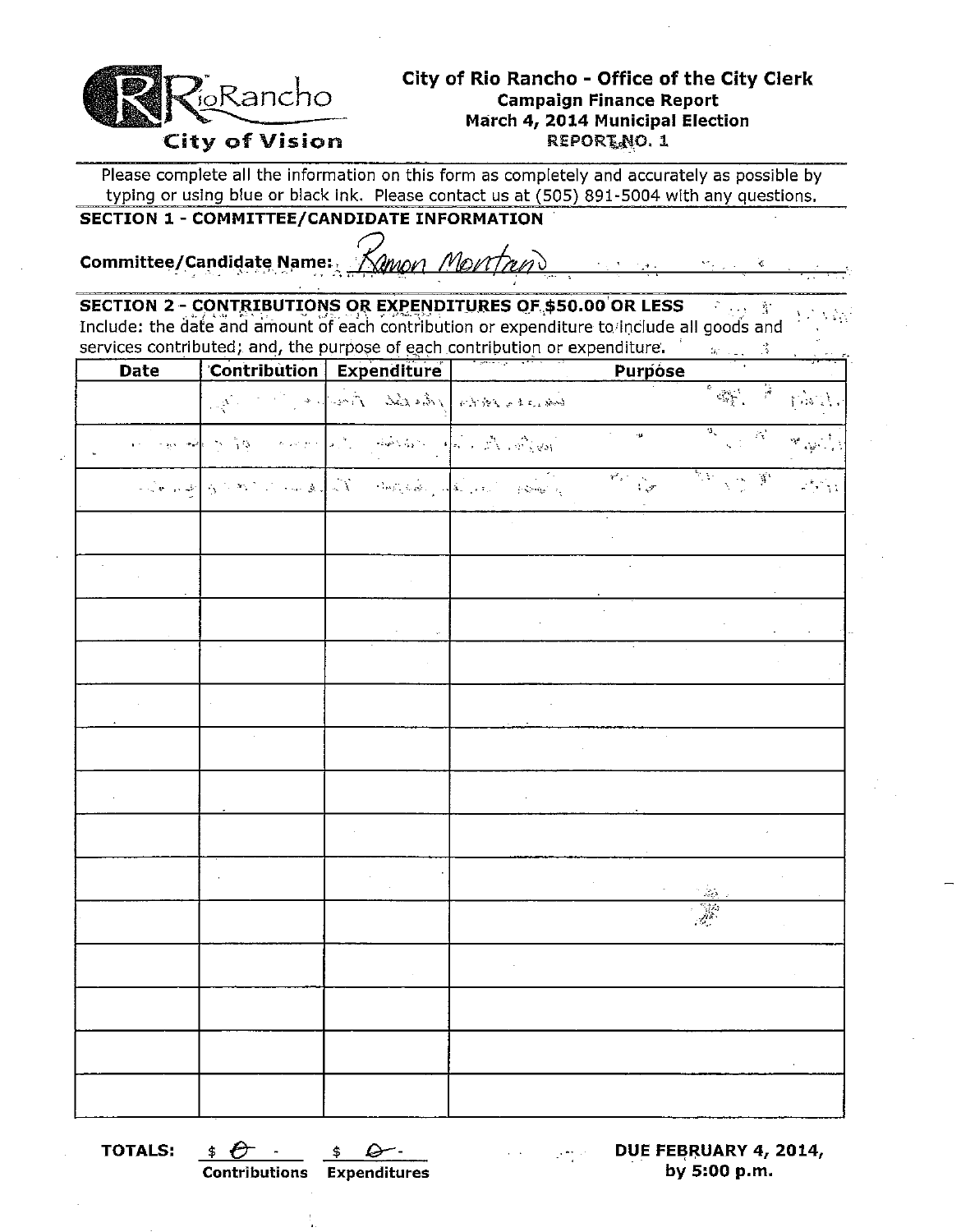## CITY OF RIO RANCHO - CAMPAIGN FINANCE REPORT NO. 1 **PAGE 2 - Committee Name:**

SECTION 3 - CONTRIBUTIONS OR EXPENDITURES OF MORE THAN \$50.00 (Cumulative) Include: the name and address of the person or entity from whom any cumulative contribution or expenditure of more than \$50.00 was received or made; the date and amount of each contribution or expenditure to include all goods and services contributed; and, the purpose of each contribution or expenditure.

| Date                |                                                                                                                                                     | Contribution Expenditure | Name/Address                                | <b>Purpose</b>                                   |
|---------------------|-----------------------------------------------------------------------------------------------------------------------------------------------------|--------------------------|---------------------------------------------|--------------------------------------------------|
| $0/116/14$ 1600     |                                                                                                                                                     | 85, 60                   |                                             | <u>Levy South ALOR Political Austress Carely</u> |
| $d/12/14$ # 100 $x$ |                                                                                                                                                     | $\mathscr{Y}$            |                                             | Joe Guillen espania furchase void signe          |
| $ol·v4'$ 100 th     |                                                                                                                                                     | $\frac{1}{2}$            |                                             | Darnis chara (steBQ   Parchore yard sign         |
| oillelig \$ 1400    |                                                                                                                                                     |                          | Lucinda Moline / Richard Portion 7 sol sign |                                                  |
| 21/2011-1 8000      |                                                                                                                                                     | 80.42                    |                                             | Martina Montana Ristal Purchase voter Registavre |
| 01/22               | $457 - 44$                                                                                                                                          | 5744                     |                                             | Raven Montano Mio Rue Purchase Votes Regartion   |
|                     |                                                                                                                                                     |                          |                                             |                                                  |
|                     |                                                                                                                                                     |                          |                                             |                                                  |
|                     |                                                                                                                                                     |                          |                                             |                                                  |
|                     |                                                                                                                                                     |                          |                                             |                                                  |
|                     |                                                                                                                                                     |                          |                                             |                                                  |
|                     |                                                                                                                                                     |                          |                                             |                                                  |
|                     |                                                                                                                                                     |                          |                                             |                                                  |
|                     |                                                                                                                                                     |                          |                                             |                                                  |
|                     |                                                                                                                                                     |                          |                                             |                                                  |
|                     |                                                                                                                                                     |                          |                                             |                                                  |
|                     |                                                                                                                                                     |                          |                                             |                                                  |
|                     |                                                                                                                                                     |                          |                                             |                                                  |
|                     |                                                                                                                                                     |                          |                                             |                                                  |
|                     |                                                                                                                                                     |                          | man in                                      | <b>All Contract Contract</b>                     |
|                     |                                                                                                                                                     |                          | $\cdot$                                     |                                                  |
|                     | - 44<br><b>TOTALS:</b><br>\$577<br>V.<br>DUE FEBRUARY 4, 2014,<br>\$512<br>$-$ 0 $+$<br>by 5:00 p.m.<br><b>Contributions</b><br><b>Expenditures</b> |                          |                                             |                                                  |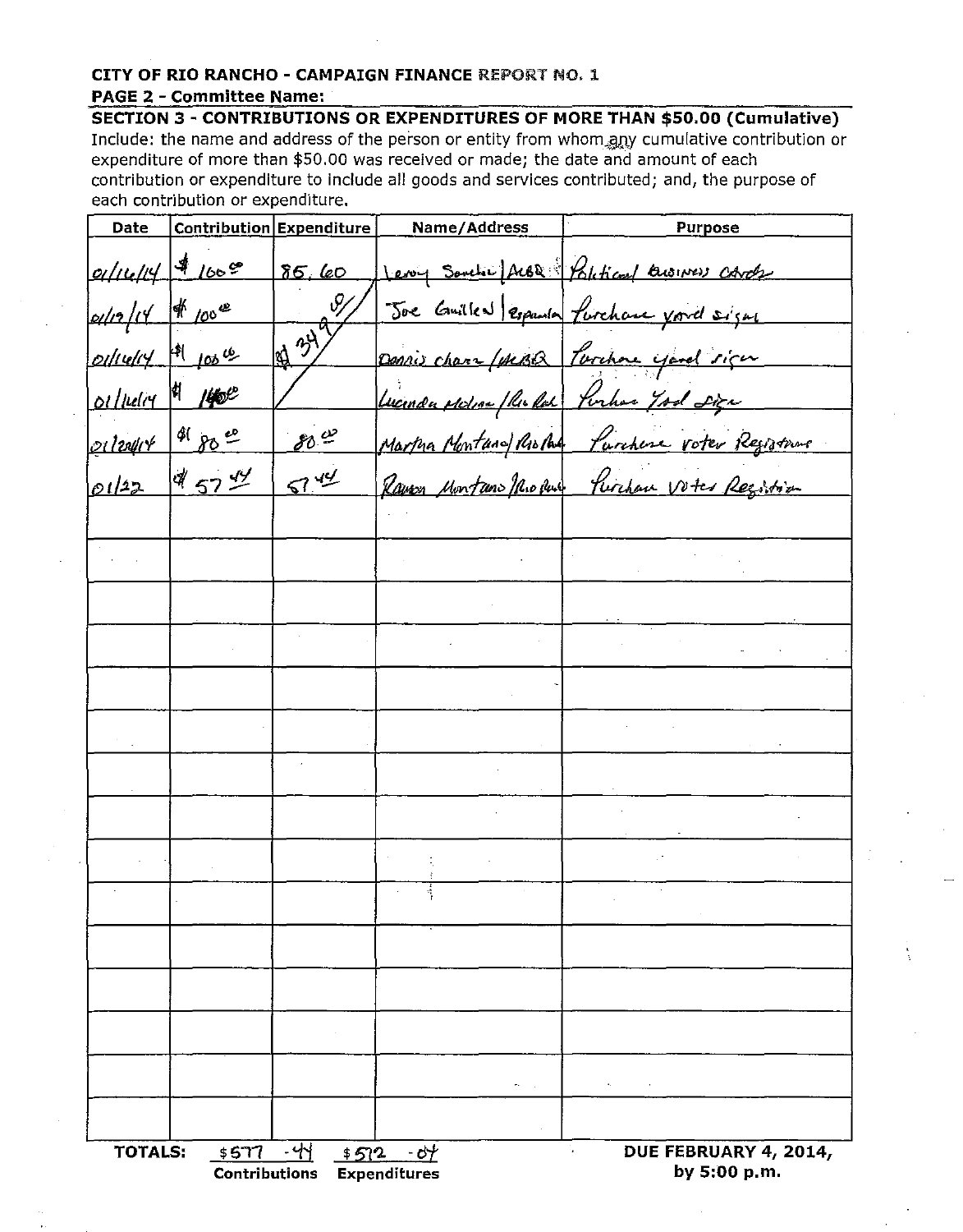# CITY OF RIO RANCHO - CAMPAIGN FINANCE REPORT NO. 1 PAGE<sub>3</sub>

**SECTION 4 - TOTALS** 

| Total Contributions Page 1:   | $\rightarrow$ $\Theta$ | Total Expenditures Page 1:                 | \$.<br>D |       |
|-------------------------------|------------------------|--------------------------------------------|----------|-------|
| Total Contributions Page 2:   | \$577                  | - $\frac{4}{9}$ Total Expenditures Page 2: | 5572     | $-04$ |
| Total Contributions Page 4:   | \$6                    | Total Expenditures Page 4:                 | \$       |       |
| Total Contributions REPORT 1: | \$577                  | - Vy Total Expenditures REPORT 1:          | \$572    | ا⊬ه-  |
| Total Contributions To Date:  | $*$ 577                | - $\mu$ d Total Expenditures To Date:      | ີ ≒< ? 2 |       |

#### DUE FEBRUARY 4, 2014, by 5:00 p.m.

**SECTION 5 - APPROVALS** aven Monteno for Municipal **Committee Name:** hereby declare that this Campaign Finance  $2Nn$ Report has been prepared with all reasonable diligence and is true and complete. aw Authorized Signature 4th of Februar  $, 2014$ Subscribed and sworn to me this Stamp/Seal OFFICIAL SEAL **MONICA MARIE LESKU** NOTARY PUBLIC - STATE OF NEW MEXICO My commission expires: 10/25/ My Commission Expires Received in the Office of the City Clerk at  $\frac{3,49}{ }$  (a.m./p.m.) on the  $\frac{47.5}{ }$ day of  $\sqrt{\frac{2}{\pi} \epsilon b \sqrt{u} a x x}$ , 2014 CITY CLERK FEB 4/14 PM3/49

Stephen J. Ruger, City Clerk